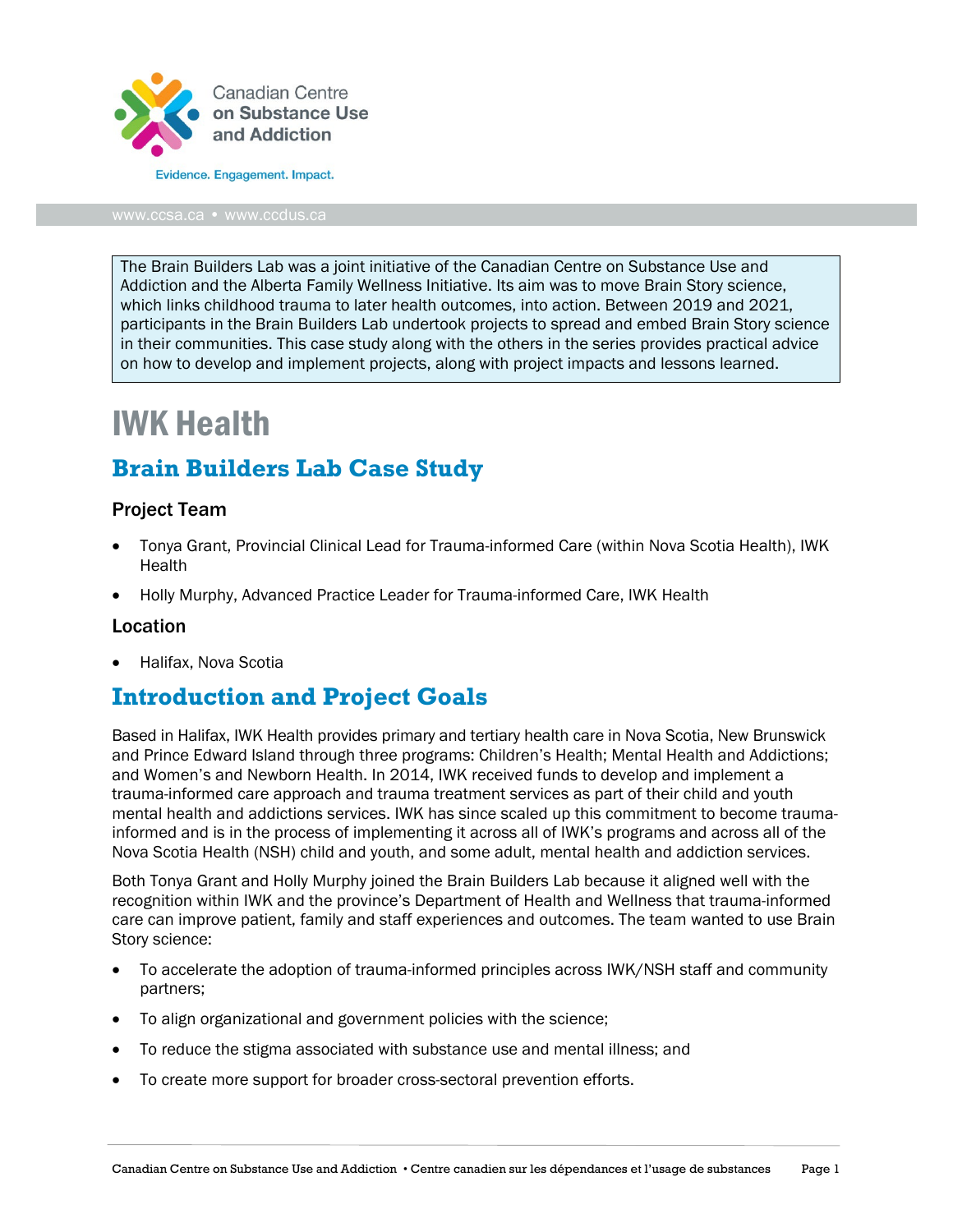

## **Knowledge Mobilization Activities**

Broad awareness-raising: Given that both team members routinely provide training on traumainformed care for IWK/NSH staff, they wove Brain Story science concepts into these regular sessions and encouraged participants to deepen their knowledge by enrolling in the Brain Story Certification Course provided by Alberta Family Wellness Initiative. To date, they have delivered these sessions to over 1,500 practitioners from across IWK and NSH, and to community partners. Tonya also guest lectures in Dalhousie University's social work program and has shared key Brain Story science concepts and encouraged the students to enroll in the Brain Story Certification Course.

Tailored approach for the target audience: The team also created a new 60-minute session called, "Connections Between the Story of Brain Development, Adverse Childhood Experiences and Resiliency." The session outlines the intersecting relationships between brain science, childhood adversity and resilience, advocating that these interrelated concepts should play a key role in policy development in Nova Scotia. They facilitated this session for the education sector in November 2019 at a conference hosted by the Department of Education. They had planned to pilot a lunch-and-learn style presentation for IWK staff and community partners in the second year of their project, but this was postponed because of the pandemic. The session will be presented to the IWK trauma-informed care community partners in March 2022.

## **Outcomes and Impact**

Shifting mental models: There has been significant interest and uptake of Brain Story science from IWK staff, physicians and community partners. The metaphors used to explain the science resonated deeply and this language is starting to permeate staff conversations about patients and practices. It is helping to create a common understanding of what trauma is, the impacts of trauma at the personal, interpersonal and societal levels, and the importance of using a trauma-informed approach in everyday practices, clinical programs and policy. Staff are still in the early stages of exploring how to apply the science within their services but these conversations are helping to increase compassion and reduce the stigma surrounding trauma and its outcomes such as substance use, mental health and other chronic health issues.

New partnerships: One unexpected result of engaging with the Brain Builders Lab is that a new partnership with Nova Scotia Early Childhood Development Intervention Services (NSECDIS) is emerging. The team had the opportunity to connect with fellow Brain Builder Camille Magsambol at NSECDIS and they are planning to work collaboratively to provide training and supports to the early childhood development sector and share strategies on further application of Brain Story science in different contexts going forward. NSECDIS staff have been invited to attend the IWK training "Creating Cultures of Trauma-Informed Care and Well Being."

## **Lessons Learned and Next Steps**

Aligning with existing goals and work increases buy-in. As Tonya and Holly already delivered staff training in trauma-informed care, they were able to quickly incorporate Brain Story science into their sessions. Since Brain Story science explains why trauma-informed care can help improve outcomes, the staff viewed it as a value-add rather than something new they had to attend to and implement. The addition of Brain Story science to the IWK's efforts to become trauma-informed has helped to pave the way for staff to understand and buy in to the organization's goals.